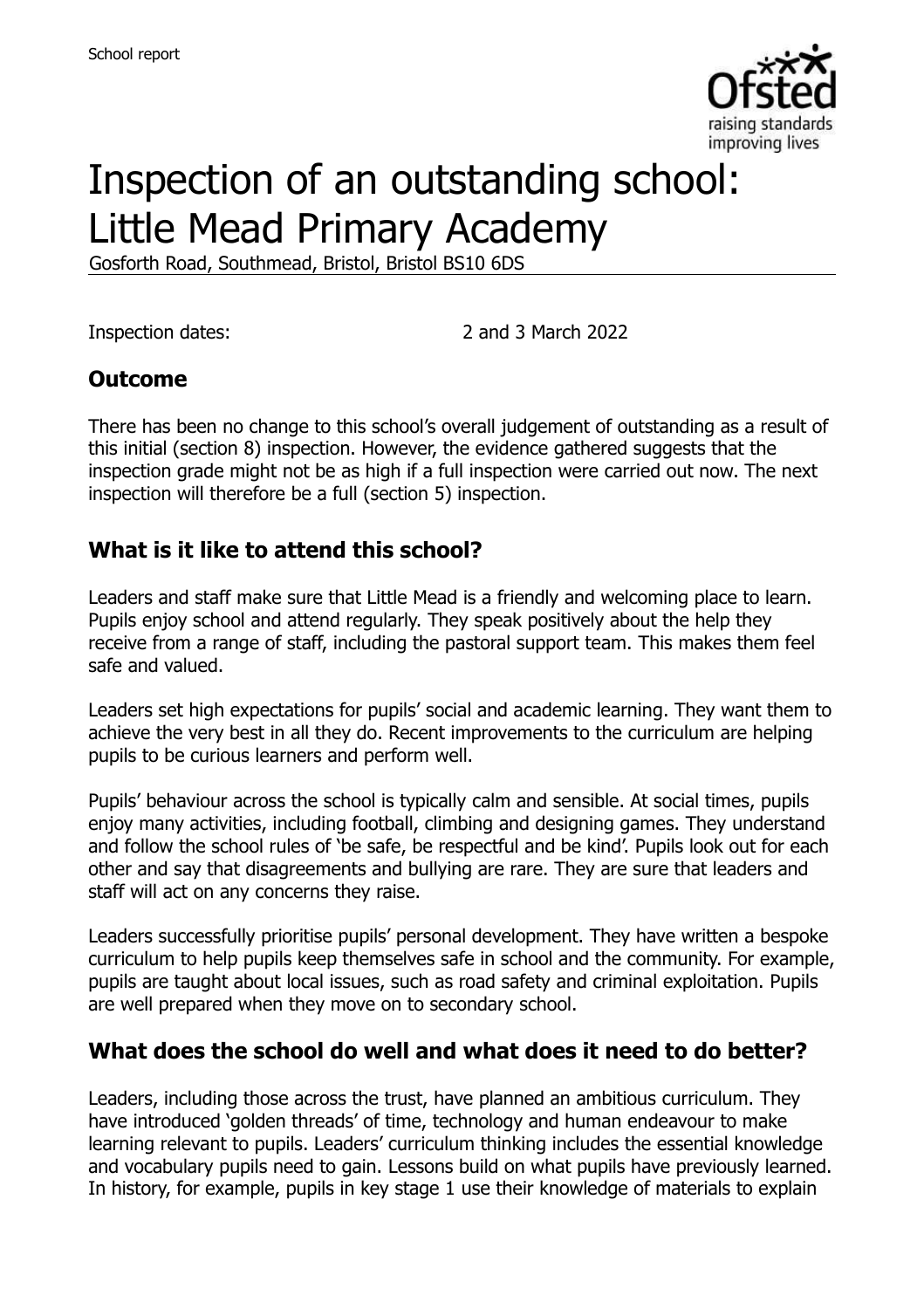

why the Great Fire of London spread so quickly. In key stage 2, pupils debate social and moral issues, such as slavery and human rights. They use this knowledge to gain a rich understanding of historical events and change over time. Leaders recognise that the COVID-19 pandemic has slowed the development of some subjects. They have plans in place to develop the remaining curriculum areas.

When children start school, there is a strong focus on phonics. Teachers follow a consistent approach to introducing new letters and sounds. In the Reception and Year 1 classes, pupils can blend sounds together to read simple words. Pupils read from books that match the sounds they are learning in class. This helps to secure their phonics knowledge.

Leaders and staff use assessment well to identify gaps in pupils' learning, some as a result of COVID-19. In reading, many pupils benefit from extra support to build their confidence. Pupils talk enthusiastically about the books they read. They particularly enjoy the attractive library space and how teachers read to them each day. However, a minority of pupils in Year 2 and beyond do not read as fluently as they could. They do not consistently receive the precise support they need to get better at reading.

Leaders' work to increase staff's subject knowledge is well underway. They make effective use of local experts and research to develop good practice. For instance, staff sing songs and rhymes in the early years to enrich children's language and vocabulary. Teachers use 'flashbacks' and 'reviews' to help pupils commit new learning to long-term memory. Pupils say this helps new knowledge to stick.

Leaders have established an inclusive and caring culture. Staff adapt lessons well to ensure that pupils with special educational needs and/or disabilities (SEND) experience success. In mathematics, teachers break learning down into small, manageable steps. This means that lessons progressively build on what pupils know and can do.

The majority of pupils behave well and settle quickly to learn. Pupils with more complex needs receive an appropriate personalised approach. For example, the pastoral team provides effective support for pupils who find it difficult to regulate their emotions.

Pupils gain a range of knowledge about different cultures, beliefs and lifestyles. Teachers equip pupils with the information they need to make considered choices. For example, pupils feel confident to challenge racism and discrimination. They say that everyone is accepted at Little Mead, regardless of difference. Pupils enjoy activities that encourage a healthy lifestyle. These include sporting events and running club.

Trustees and governors are well informed about the school's priorities. Effective systems are in place to hold leaders to account. Staff agree that leaders consider their well-being.

In discussion with the headteacher, the inspector agreed that the implementation of the wider curriculum and the development of pupils' reading fluency may usefully serve as a focus for the next inspection.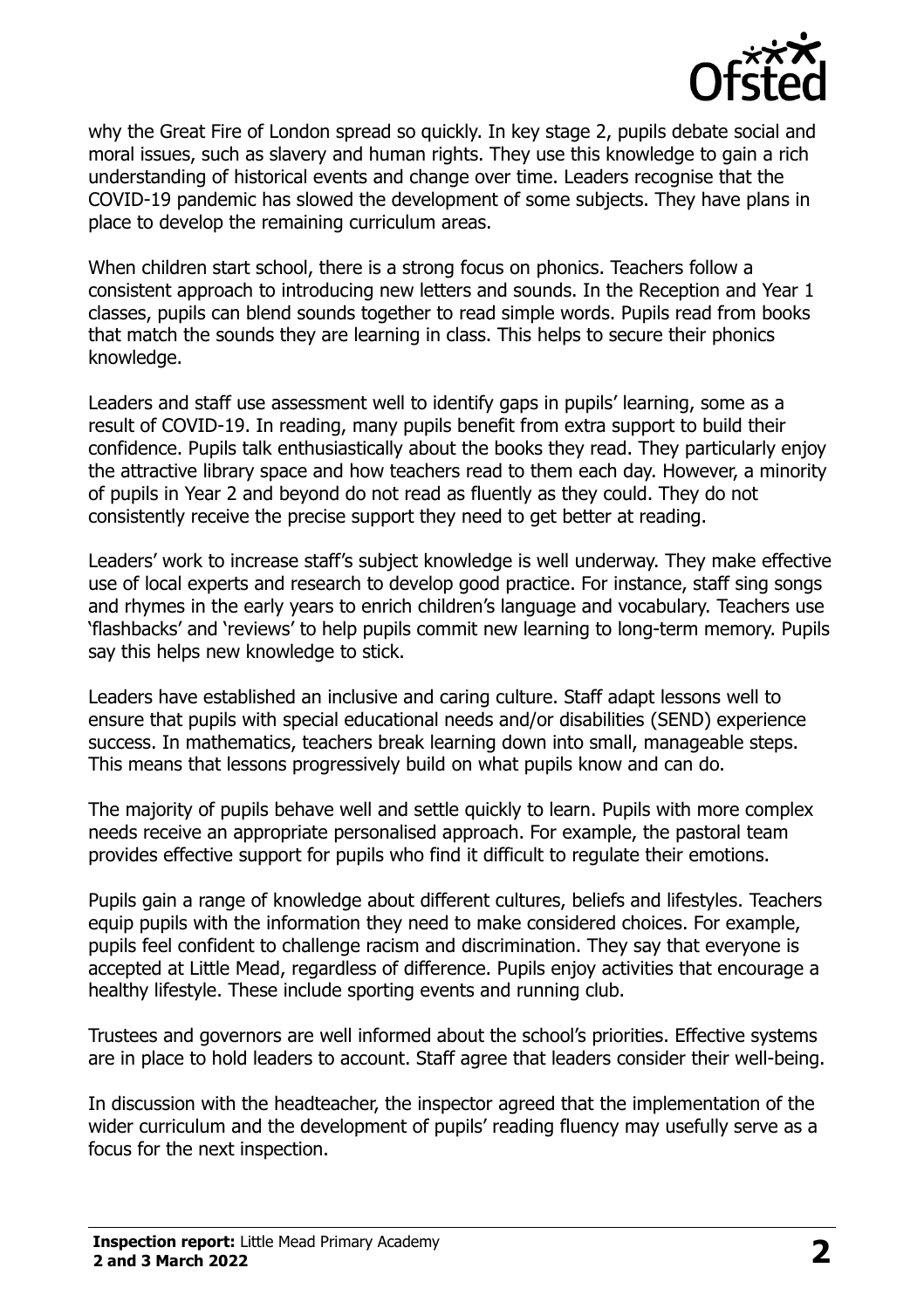

# **Safeguarding**

The arrangements for safeguarding are effective.

Leaders ensure that safeguarding is at the forefront of their work. Staff receive regular training. They are vigilant in spotting pupils who may be at risk. Leaders respond swiftly to offer pupils and families the support they need. Governors and trustees ensure that appropriate checks are in place for the safe recruitment of staff.

Through the curriculum, pupils are well informed of how to keep themselves safe. For example, they have an age-appropriate understanding of the dangers of drugs and crime. Pupils know how to stay safe online and within the community where they live.

# **What does the school need to do to improve?**

# **(Information for the school and appropriate authority)**

- Leaders are at the early stage of implementing new curriculum thinking in some subjects. Where this is the case, pupils do not develop as deep an understanding as they do in other areas. Leaders should continue to implement the curriculum as planned so that pupils have the key knowledge and skills they need to succeed in all subjects.
- A minority of pupils do not receive the precise support they need to get better at reading. As a result, they do not read as fluently as they should. Leaders should ensure that all staff are expertly trained to help those pupils who require extra support to read with confidence and fluency.

### **Background**

When we have judged a school to be outstanding, we will then normally go into the school about once every four years to confirm that the school remains outstanding. This is called a section 8 inspection of a good or outstanding school, because it is carried out under section 8 of the Education Act 2005. We do not give graded judgements on a section 8 inspection. However, if we find evidence that a school would now receive a higher or lower grade, then the next inspection will be a section 5 inspection. Usually this is within one to two years of the date of the section 8 inspection. If we have serious concerns about safeguarding, behaviour or the quality of education, we will deem the section 8 inspection as a section 5 inspection immediately.

This is the first section 8 inspection since we judged the school to be outstanding in February 2016.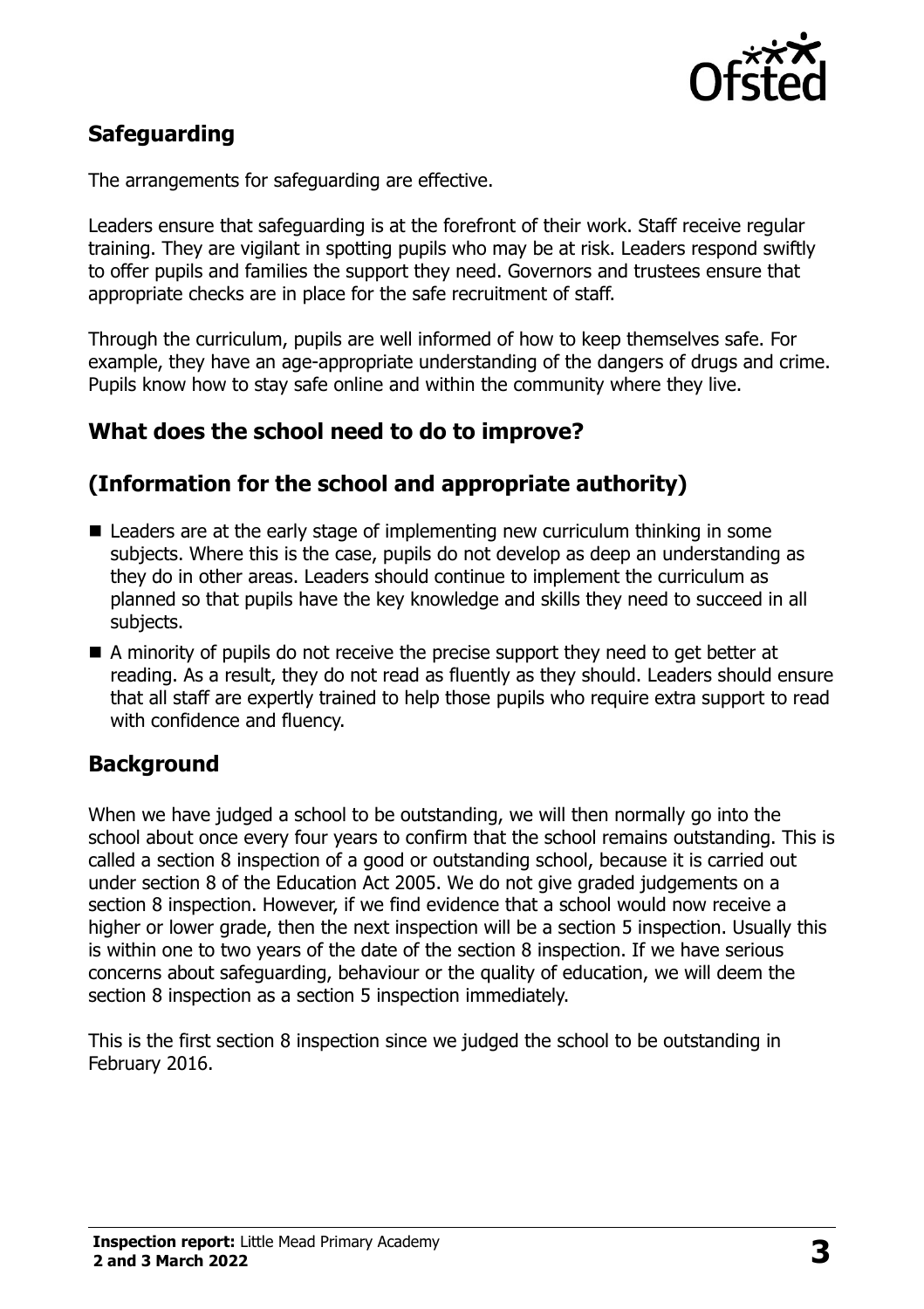

### **How can I feed back my views?**

You can use [Ofsted Parent View](https://parentview.ofsted.gov.uk/) to give Ofsted your opinion on your child's school, or to find out what other parents and carers think. We use information from Ofsted Parent View when deciding which schools to inspect, when to inspect them and as part of their inspection.

The Department for Education has further [guidance](http://www.gov.uk/complain-about-school) on how to complain about a school.

If you are the school and you are not happy with the inspection or the report, you can [complain to Ofsted.](https://www.gov.uk/complain-ofsted-report)

#### **Further information**

You can search for [published performance information](http://www.compare-school-performance.service.gov.uk/) about the school.

In the report, '[disadvantaged pupils](http://www.gov.uk/guidance/pupil-premium-information-for-schools-and-alternative-provision-settings)' refers to those pupils who attract government pupil premium funding: pupils claiming free school meals at any point in the last six years and pupils in care or who left care through adoption or another formal route.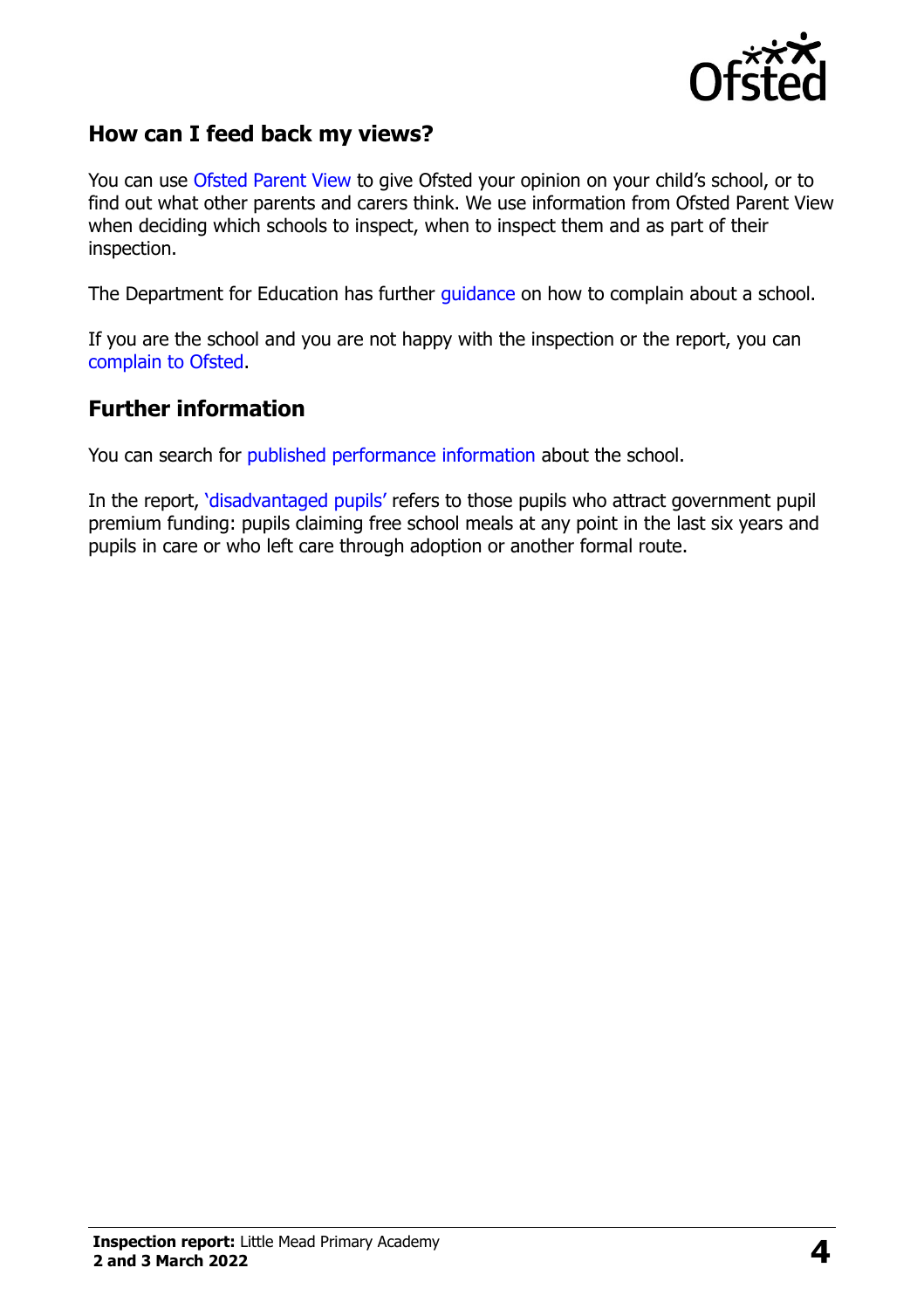

# **School details**

| Unique reference number             | 138900                                                                     |
|-------------------------------------|----------------------------------------------------------------------------|
| <b>Local authority</b>              | <b>Bristol City of</b>                                                     |
| <b>Inspection number</b>            | 10211913                                                                   |
| <b>Type of school</b>               | Primary                                                                    |
| <b>School category</b>              | Academy converter                                                          |
| Age range of pupils                 | 3 to 11                                                                    |
| <b>Gender of pupils</b>             | Mixed                                                                      |
| Number of pupils on the school roll | 461                                                                        |
| <b>Appropriate authority</b>        | Board of trustees                                                          |
| <b>Chair of trust</b>               | Anabel Sexton                                                              |
| <b>Headteacher</b>                  | Jenna Cooke                                                                |
| Website                             | www.littlemead.bristol.sch.uk                                              |
| Date of previous inspection         | $2 - 3$ February 2016, under section 5 of the<br><b>Education Act 2005</b> |

# **Information about this school**

- Little Mead Primary Academy is a part of the Endeavour Academy Trust. This trust comprises a group of four primary schools situated in north Bristol and south Gloucestershire.
- $\blacksquare$  The school has its own local governing body with delegated responsibilities.
- The school has an on-site nursery provision managed by school leaders.
- The school uses one registered alternative learning provider.

# **Information about this inspection**

- This was the first routine inspection the school received since the COVID-19 pandemic began. The inspector discussed the impact of the pandemic with school leaders and has taken that into account in their evaluation of the school.
- The inspector met with the headteacher, the assistant headteacher, other school staff, the chief executive officer and representatives from the board of trustees and local governing body.
- The inspector carried out deep dives in these subjects: early reading, mathematics and history. For each deep dive, the inspector discussed the curriculum with subject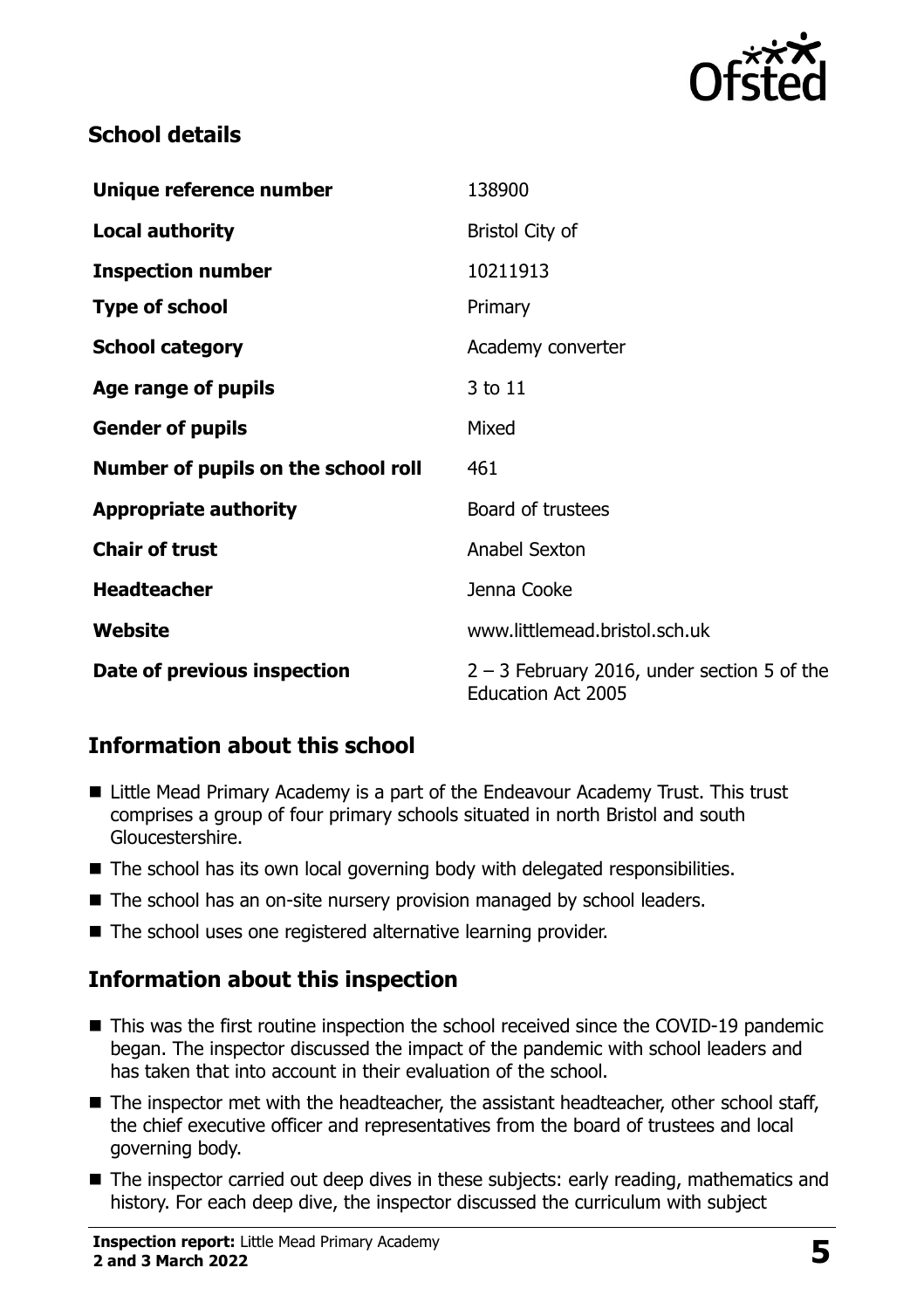

leaders, visited a sample of lessons, spoke to teachers, spoke to some pupils about their learning and looked at samples of pupils' work.

- The inspector also spoke to leaders about the curriculum in other subjects, including personal, social, health and economic education.
- The inspector listened to pupils in Years 1, 2 and 3 read to an adult.
- The inspector reviewed the school's safeguarding documentation, including safeguarding checks carried out on staff working at the school. The inspector talked to pupils and staff about safe working practices.
- The inspector observed pupils' behaviour in lessons and around the school site.
- The inspector considered responses to the online survey, Ofsted Parent View, including free-text responses, and responses to the staff survey.

#### **Inspection team**

Dale Burr, lead inspector Her Majesty's Inspector